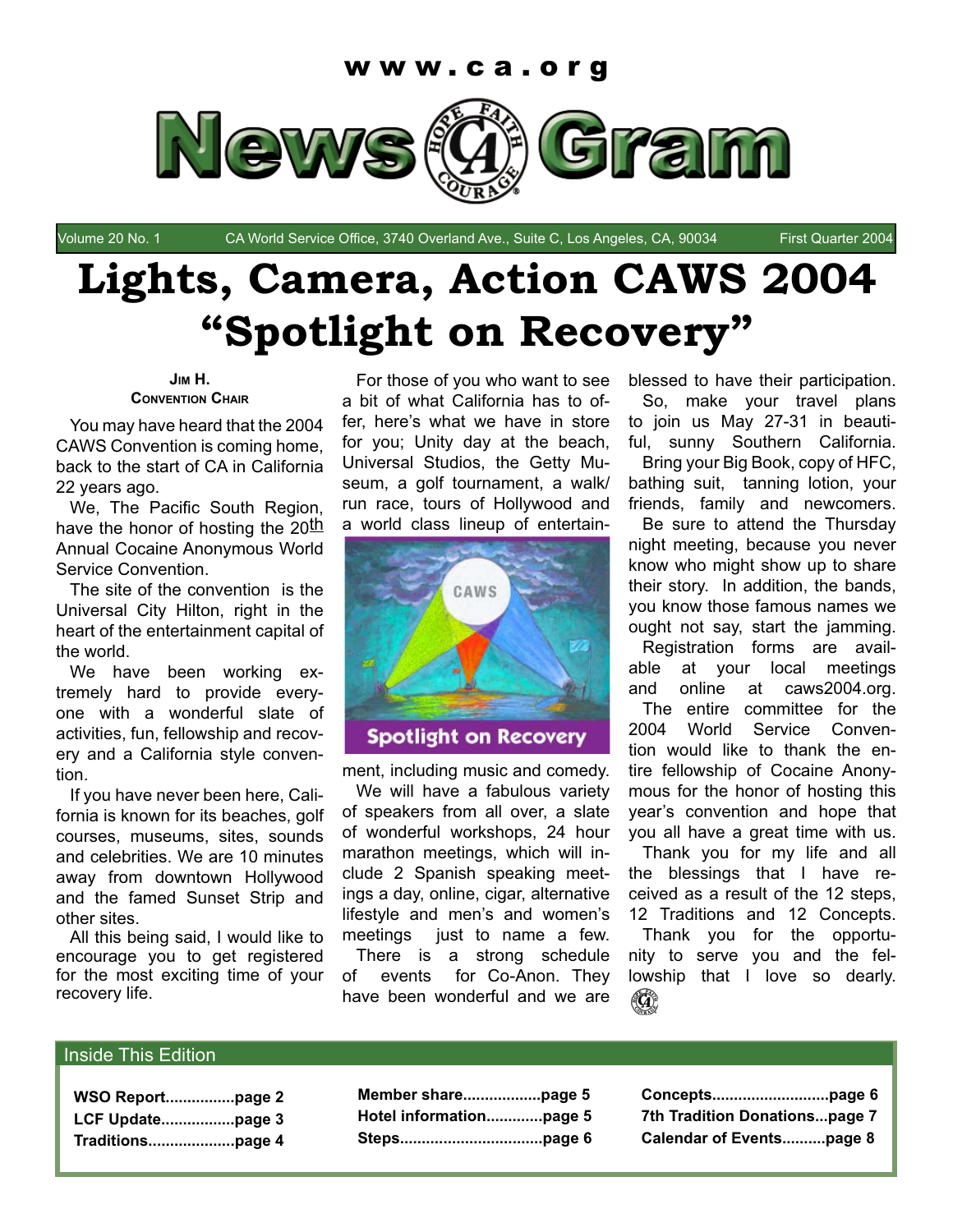# **CAWS Board Of Trustees**

Jackie S., Atlantic North Region London, England Teri K., Atlantic South Region Marietta, Ga. Tony D., Midwest Region Milwaukee, Wisc. Jay F., Southwest Region Denver, Colo. Cynthia C., Pacific North Region Redmond, Wash. Ken C., Pacific South Region Los Angeles, Calif. Jahi B., Trustee at Large Kansas City, Mo. Elizabeth S., WSO Trustee Pasadena, Calif. John B., WS Trustee Los Angeles, Calif.

### **CAWSO Board of Directors**

Bob C., Chairperson Los Angeles, Calif. Mark K., Vice-Chair Ventura, Calif. Brian W., Treasurer Burbank, Calif. Mike G., Director San Diego, Calif. Earl H, Director La Crescenta, Calif. Patty F., Paid Director Los Angeles, Calif. Elizabeth S., Director/WSO Trustee Pasadena, Calif. John B., Director/WS Trustee Los Angeles, Calif. Judy W. Corporate Secretary Encino, Cailf.

### **CAWSO Personnel**

Patty Flanagan, Office Manager Leandra Caszatt, Customer Service Karen Layns, Office Assistant

#### **NewsGram Staff** Milo Bloom, Editor

The NewsGram is a quarterly publication published by the World Service Office of Cocaine Anonymous. It is intended solely to provide information for the fellowship of Cocaine Anonymous. This publication and all its contents are copyrighted by Cocaine Anonymous. Any unauthorized duplication or publication is prohibited. Send all requests to: News-Gram, C/O CAWSO, 3740 Overland Ave., Suite C, Los Angeles, CA 90034. E-Mail to:



newsgram@ca.org or by Fax to: (310) 559-2554, Attention NewsGram. You can call us by phone at (310) 559-5833.

# Notes from the WSO

I would like to start out by announcing that the vice-chair of the WSO, Mark K. has resigned. While I was most reluctant to accept his resignation, I understand that it was time for him to take on other commitments and he was careful to do this at a time when we could stand the loss. Mark has been a valuable member of our board for several years and he will be missed. His commitment has required him to drive hundreds of miles every month to make the meetings. Mark assures me that he will help us in any way necessary to carry out the transition. Mark, thank you very much for your hard work and commitment while on the board. You will be greatly missed. The WSO board and the 2004 CAWS Convention have been in close contact, especially now that the convention is but a few weeks away. Our latest meetings have included the fine tuning of the entertainment and special activities. After our last meeting with Jim H. and some of his committee, we are very excited. I wish to report that our contribution program is coming along well. If you have not already signed up for it, you might want to consider joining the many members who now contribute a certain sum of money, maybe just \$5.00 or \$10.00 per month, to CAWSO. Believe me it adds up. I'm also happy to announce that one of our members has made a most generous donation, anonymously but within the World Service Guidelines of not exceeding \$5,000.00/year, which will help the WSO to purchase new computer equipment. Thank you for all of your support.

Bob C. Chair of the WSO

The NewsGram is always looking for submissions. If you have ideas, cartoons, poems, stories or any other recovery related material send it and the release form below to: NewsGram Editor, C/O CAWSO, 3740 Overland Ave. Suite. C, Los Angeles CA 90034. We cannot publish your submission without a release form.

| Name: | Phone: |
|-------|--------|
|       |        |

Address:

City: State: 2ip:

 I hereby give CAWSO and the NewsGram express permission to reprint my original work entitled:

\_\_\_\_\_\_\_\_\_\_\_\_\_\_\_\_\_\_\_\_\_\_\_\_\_\_\_\_\_\_\_\_\_\_\_\_\_\_\_\_\_\_\_\_\_\_\_\_\_\_\_\_\_\_\_\_\_

Signature:

 Submissions may be edited for publication. Submissions cannot be returned.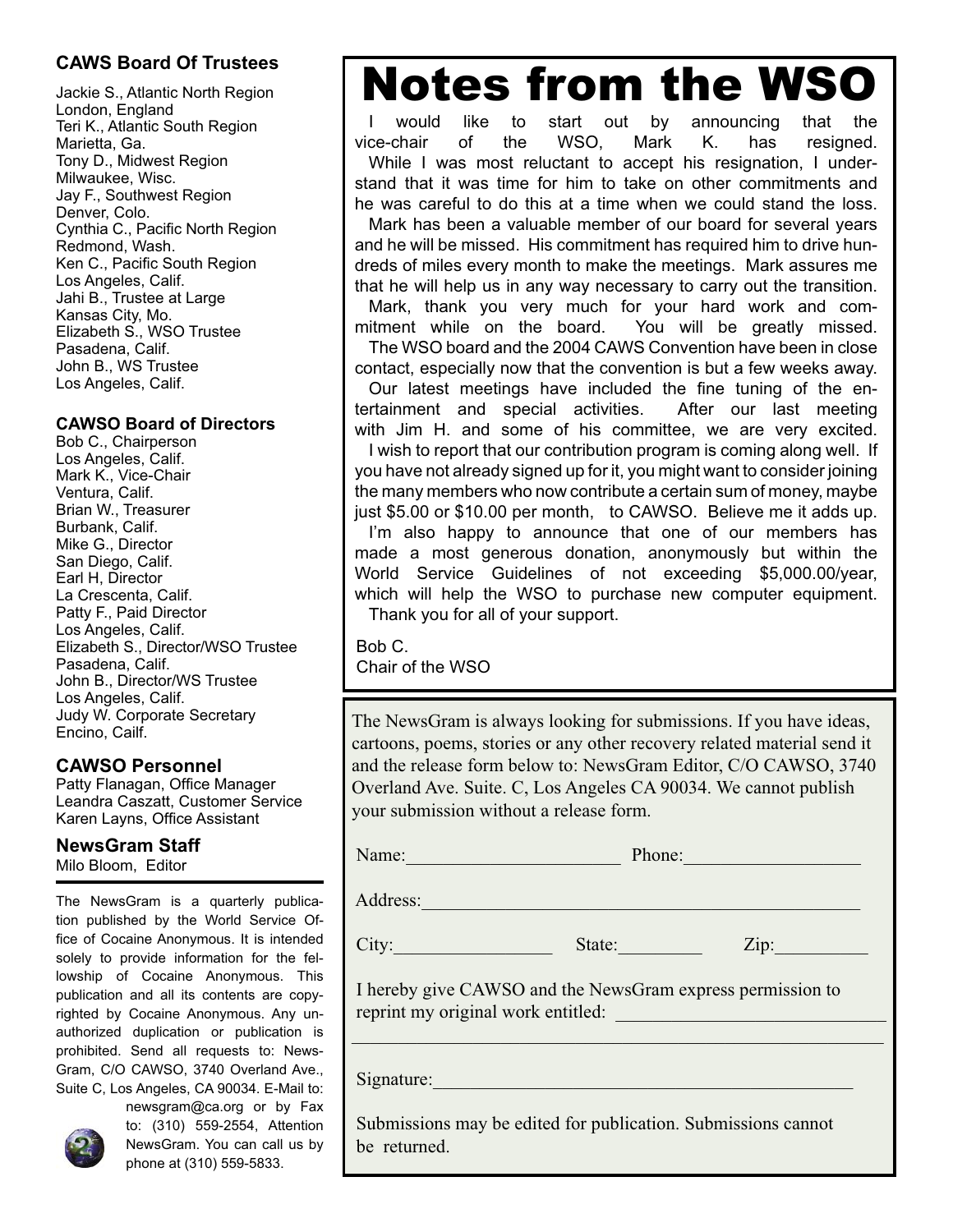# **LCF works to create new pamphlets**

#### **BY SHERRI H. VANCOUVER, WASH.**

*Editor's Note: This is the second part of a two-part story from the World Service Conference Literature, Chips and Format Committee.*

The WS Literature, Chips and Formats Committee (LCF) is still hard at work. Its progress is the result of a committee dedicated to its statement of purpose: "facilitate the expression of our fellowship's hope, faith and courage through the writing of material for distribution."

At the last Conference, LCF established a timeline of conference calls, online meetings and project deadlines for 2003-04 in an effort to continue to bring new literature forward for the benefit of the fellowship.

# **New Literature Concepts**

LCF brought 12 new motions to the 2003 Conference floor. In addition to approving the new literature and chip design, the Conference approved a number of significant literature concepts including a 12- Step Meditation/Daily Reader book, a Newcomer Booklet, You Can Start A CA Meeting pamphlet, and Do's and Don'ts for 12 Step Calls for Addicts pamphlet. The Confer-

# Where to write

CAWS Board of Trustees P.O. Box 492013 Los Angeles, CA 90049-8013

**CAWSO** Board of Directors 3740 Overland Ave., Suite C Los Angeles CA. 90034-6337 ence also approved the concept of a CA 12 Steps and Traditions book based on CA's experience with no committee work to be done other than the collection of material until after January 1, 2007.

A motion to approve the concept of a CA 12-Step Workbook was also presented. After some discussion, a motion to postpone this motion was passed, which means that the original motion will be brought to the 2004 Conference under Old Business.

Almost every year, LCF receives a request from the fellowship to change the color for chips over one year. This year, a motion was brought to the Conference to allow our World Service Office to choose colors for these chips. The motion failed. Another motion to approve the draft piece Self-Acceptance was withdrawn and the piece returned to sub-committee for additional development in accordance with a number of suggestions from the Conference floor.

# **Work in Progress**

As well as working on the new concepts, LCF continues with the following Literature Revisions: Choosing Your Sponsor, (Point 4); 12 Point Literature Approval Process, (Point 4); We Can Recover, (Point 4); Meeting Formats, (Point 4); Tips for Staying Sober, (Point 7); 70/30 Plan, (Point 4); And All Other Mind Altering Substances, (Point 4); Suggestions for Relapse Prevention in Recovery, (Point 4).

# **New Literature**

Having Fun in Sobriety, (Point 4); Guide to the 12 Traditions, (Point 4); CA Principles, (Point 4); Anonymity, (Point 4); Self-Acceptance, (Point 4); 12 Step Workbook, (Point 2); Crank/Methamphetamines.

Also the storybook: Hope, Faith & Courage – Stories and Literature from the Fellowship of Cocaine Anonymous, (Second Edition) is in the approval process (Point 4).

Your input is welcomed and encouraged. You need not be a delegate to become an active member of the LCF Committee or to contribute to any of these projects. Please contact the LCF Chairperson for details about how you can participate in this process of carrying the message. Contact the LCF Chairperson at lcf@ca.org. (G)

Correction: In last month's LCF article the pamphlet under Literature Revisions that was called "Suggestions for Relapse Prevention in Recovery" should have been "Suggestions for Relapse Prevention & Recovery."

WANT TO HELP THE WORLD SERVICE OFFICE DURING THE WORLD SERVICE CONFERENCE? WE NEED MEMBERS TO HELP RUN COPY MACHINES YOU DO NOT NEED TO BE A DELEGATE TO HELP SERVE THE FELLOWSHIP AS A WHOLE

DATES OF EVENT: SEPTEMBER 1-5 TIME: DAILY FROM 9 A.M. TO 9 P.M. CONTACT THE WSO @ 310- 559-5833. OR E-MAIL: CAWSO@CA.ORG

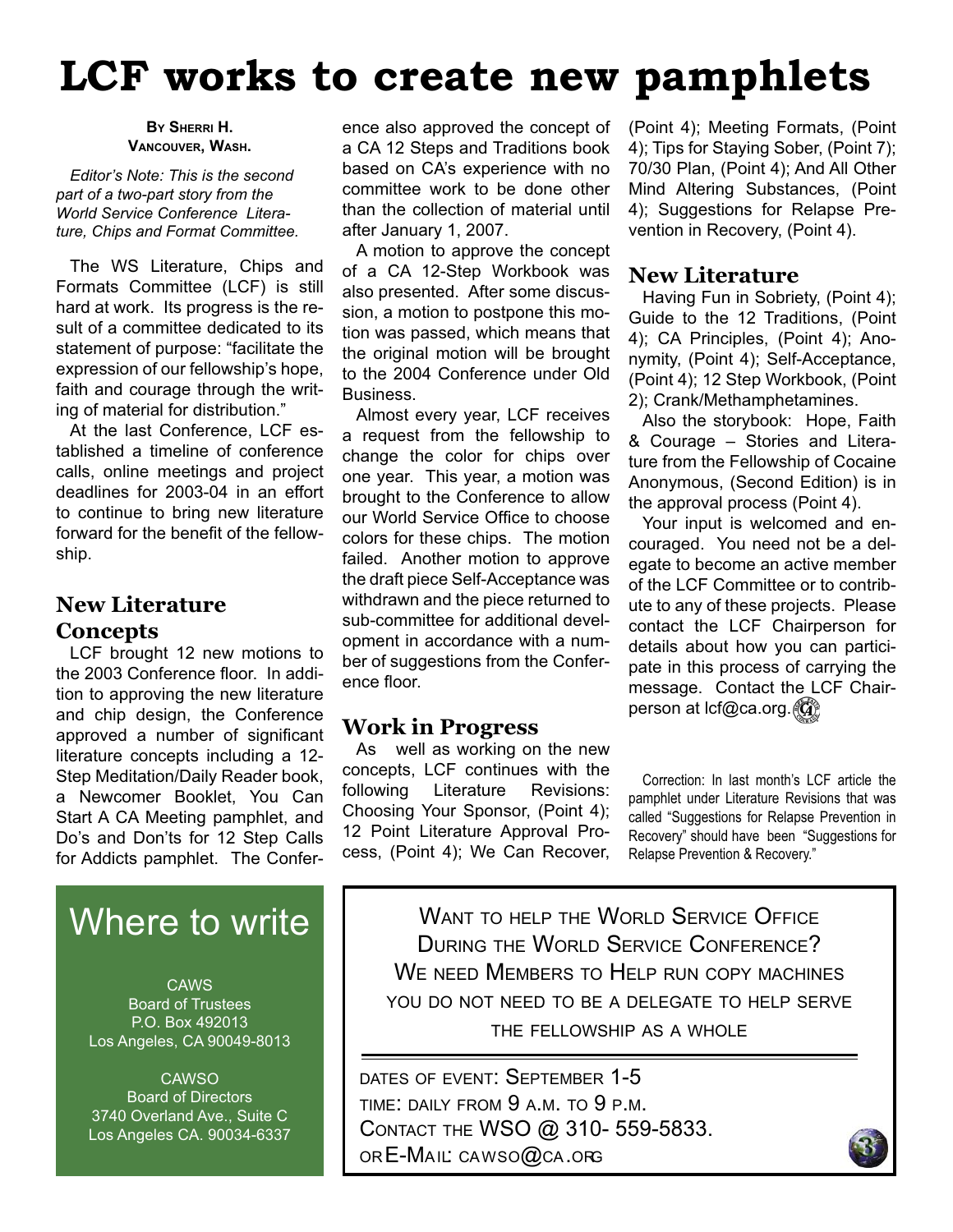# **Desire, the only requirement**

**BY BRIAN T. EVANSTON, ILL.**

#### **Tradition 3:**

#### **"The only requirement for C.A. membership is a desire to stop using cocaine and all other mind-altering substances"**

Do you want to stop? Are you finally tired of the addict lifestyle? Do you have just a little desire to quit cocaine and all other mind-altering substances?

If you do, you qualify as a CA member. It is truly that simple!

As human beings we judge situations, if for no other reason than to assess our own safety. If we see two people on the street pointing guns at each other we would probably judge that as a situation to avoid. In the same way, if we hear people at a meeting spewing manure out of their mouth's our first thought might be one that they are not going to receive the gift of recovery.

Over time, however, we learn that no matter how much someone might be caught in the disease at that moment, everyone deserves a chance to recover.

Time after time we've seen those manure spewing individuals stick around and grow and change into productive members of the fellowship and society as a whole.

Every individual can teach us lessons. At the very least we learn more P.T.A. — Patience, Tolerance and Acceptance of others.

We are also reminded that the ultimate judge of someone's recovery is their Higher Power. Only that Power knows the true desire of the individual. We are just the carriers of the message of recovery.

An example of one's desire lies in a current members recovery. When he first came around the tables he appeared hopeless and helpless.

He would show up for a meeting or two, here and there and then would not be seen for months. He would generally be under the influence of some mind-altering substance when he came around and he followed none of the suggestions presented to him.

After years of the same behavior and actions, we would always welcome him even when it seemed he was lacking the desire to stay sober.

About four years ago he reappeared and started to show up regularly. He listened at meetings, went to fellowship, got a sponsor and started working the Twelve Steps.

Today he is an active member of Cocaine Anonymous. He carries the message of Hope, Faith, and Courage to many H&I patients.

He participates in service work at many levels, freely giving back the gift that was given to him. He is there for his family, friends, fellowship and most of all for himself.

Had we tuned him out or not told him to "Keep Coming Back" each time he might not be alive today.

The doors must always be open for any and all who want just a chance at something different ...better than what they have experienced.

We, as individuals are not the judge of someone else's desire. We must leave that to one's Higher Power. We must always hold out the hand of recovery regardless of our perceptions and judgements. You never know when someone will finally reach out and grab on... for life! $(\mathbb{G})$ 

# Subscribe to the NewsGram

Subscriptions are being accepted for the NewsGram. For the low price of \$10 per year, you can receive each copy of the NewsGram before your friends or your group. Simply complete the form below and enclose a \$10 check, money order or credit card number. Send to: NewsGram, C/O CAWSO, 3740 Overland Ave., Suite C, Los Angeles, CA 90034

| I have Enclosed: | $\Box$ Check $\Box$ Money Order  | $\Box$ Visa/Mastercard #                                                                                                                                                                                                       |                        |
|------------------|----------------------------------|--------------------------------------------------------------------------------------------------------------------------------------------------------------------------------------------------------------------------------|------------------------|
|                  | Signature: <u>Communications</u> |                                                                                                                                                                                                                                | Expiration date:       |
| Name:            |                                  |                                                                                                                                                                                                                                |                        |
| Address:____     |                                  |                                                                                                                                                                                                                                |                        |
|                  |                                  | State: and the state of the state of the state of the state of the state of the state of the state of the state of the state of the state of the state of the state of the state of the state of the state of the state of the | Zip/postal code:       |
|                  |                                  | Telephone Number: ( ) and the set of the set of the set of the set of the set of the set of the set of the set o                                                                                                               | Country:______________ |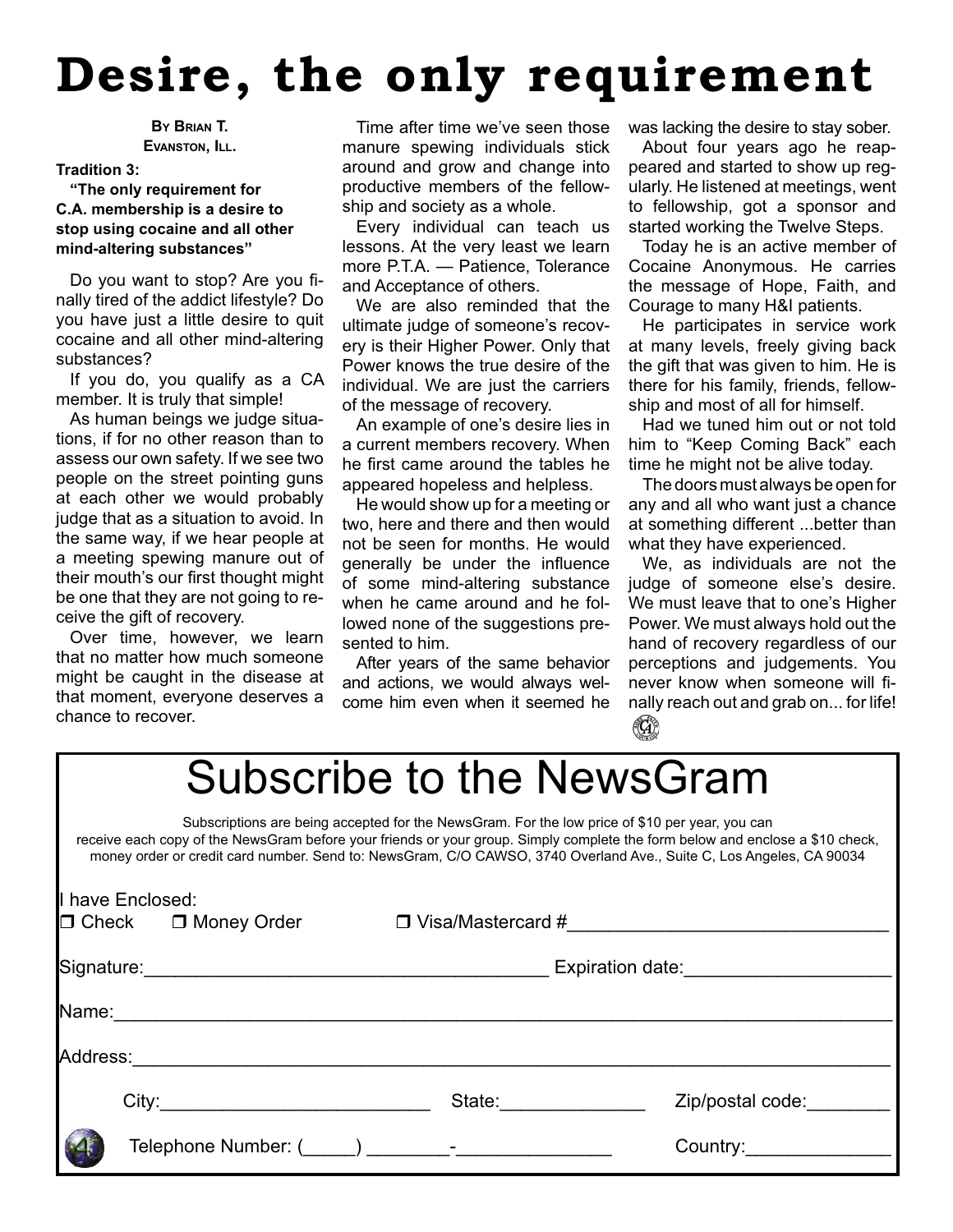# **Doing the basics: my primary daily purpose for rewards**

BY JOHN F.B. FOREST HILLS, N.Y.

am John and I'm an addict, who<br>had a using history that lasted<br>20 years. I fall under the catehad a using history that lasted 20 years. I fall under the category of: "all other mind-altering substances" because I used everything from pot to LSD to all pills as well as methadone. Even though I was not so fond of coke, I must have snorted coke or smoked crack at least 200 times.

In essence, I always wanted to be outside of myself, never growing or changing. I never let myself feel feelings and I rarely did anything that was challenging. Since I was a stellar student athlete as a young person, I rationalized that things were OK.

Later on, I used the fact that I had an apartment, a car and an occasional hostage girlfriend to fuel my rationalization.

The truth was, regardless of how things looked on the outside, my life was gradually getting worse. I was always abusing multiple substances and alcohol all at once. I went from a promising student to a marginal one. Later I became a medio-

cre worker, only taking easy clerical positions, where I could get high on the job in peace. The truth was I felt empty, unhappy, emotionally immature, and somewhat inadequate.

Despite this, it took many firings, arrests and hospitalizations to give me the bottom I needed to enter the rooms of CA. Even then, I suffered relapses regularly the first six months.

I kept attending Recovery in the Gardens in Forest Hills, New York, however, even though I struggled and shared irrationally, people urged me to "Keep Coming Back."

In March of 1993, I was in the hospital for the last time due to angel dust hallucinations. While in the hospital, I received a powerful wake up from patients who appeared hopeless, to doctors telling me I was going to die.

By God's grace things changed after my last angel dust induced hospital visit.

I started attending meetings daily. The "basics" became my primary purpose daily. I made coffee, called a sponsor and others daily and took all the suggestions I needed to stay sober. My life got better, in a lot of areas, one day at a time, but I always kept recovery first. After my first 8 plus years of sobriety, I was thankful that I had.

After September 11, my daily life out of recovery became quite unmanageable. I suffered from survivor guilt. I lost clients as well as 80 percent of my revenue. I was stressed and financially over-extended. I had some nagging physical issues, as well.

For the last two years, being committed to the program and fellowship I have reaped serenity and meaningful spiritual rewards.

Trying times have gotten me to rely strongly on the God of my understanding. The Big Book and the Steps enhance this connection. People in the fellowship have been helpful and supportive. Daily life is slowly improving as well.

Today, I am grateful my life is in the care of a loving God. Being elected a delegate has kept me busy. Through fellowship I can keep out of my own head and live in the solution.



# Convention 2004 hotel information

The CAWS 2004 convention will be at the Los Angeles Universal City Hilton Hotel located at 555 Universal Terrace Parkway, Universal City, Calif. To reserve a room(s) call 818-506-2500 or 800-HILTONS. Room rates at the hotel are \$149 per night for rooms with a single king bed or two double beds and are subject to state and local taxes. Please ask for the CAWS 2004 (code=CAW) room rate when making your reservations. Register early to ensure availability. For more information visit us online at www.caws2004.org.

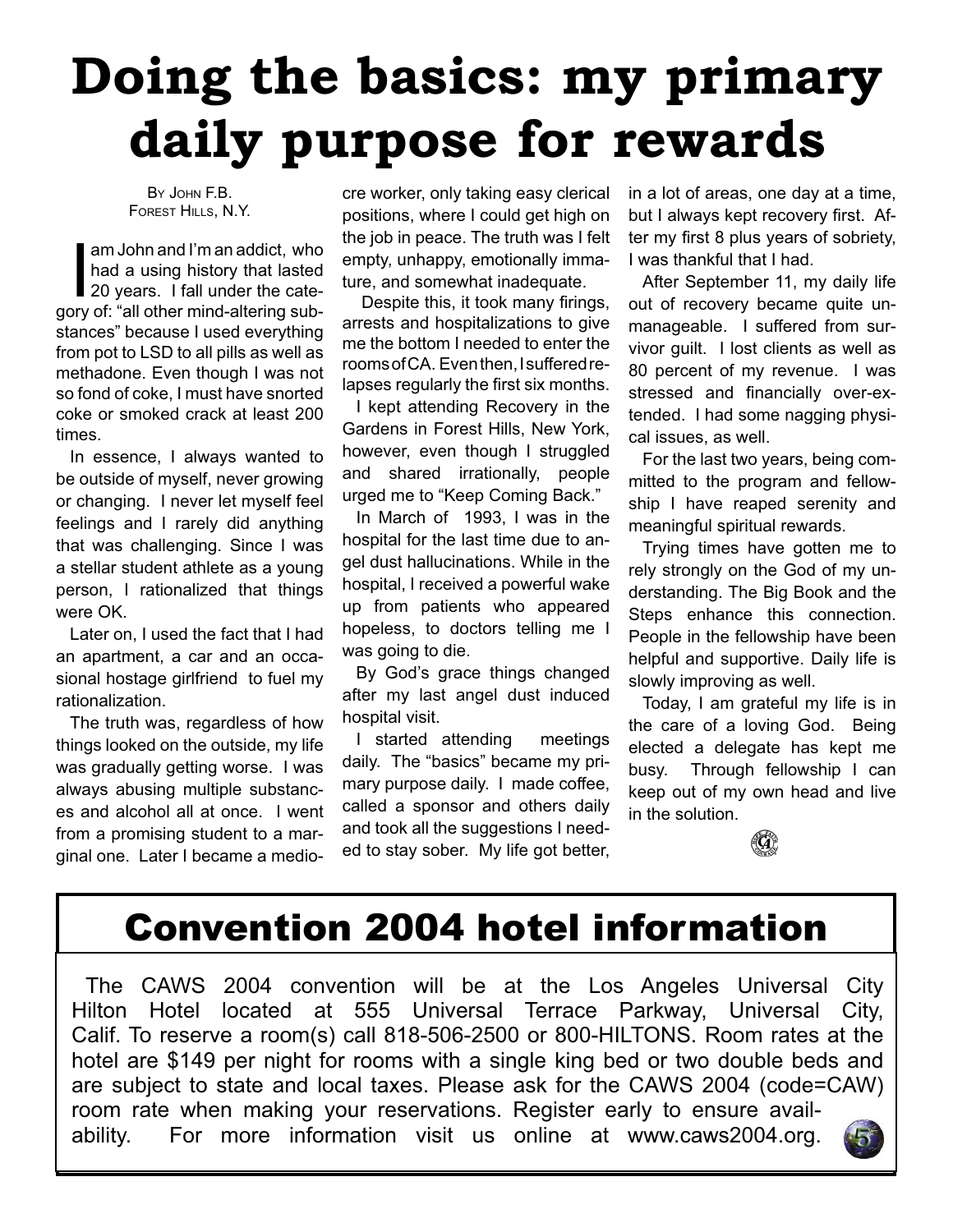# **I need a new manager**

**BY ANONYMOUS PHOENIX, ARIZ.**

#### **Step One:**

**We admitted we were powerless over cocaine and all other mind-altering substances — that our lives had become unmanageable**.

For me admitting I was powerless was a simple thing to do. I could easily recognize that I could not handle cocaine and that once I started to use it I could not stop.

Cocaine was my master.

On the other hand, realizing my life was unmanageable was not so simple.

I did not understand that being uneducated and jobless was unmanageable. The only thing I had going for me was that I was going nowhere fast.

I also had no clue that stealing from stores to support my habit was unmanageable. See I was one of the lucky addicts who did not get arrested. This was

another delusion I suffered from, being above the law, which only fostered the fact that my life was not unmanageable.

This lifestyle seemed the only normal one for me, come to, steal for money, buy drugs and pass out. Very manageable.

Then, when I got into the rooms of Cocaine Anonymous, I found out that my life was truly unmanageable and that if I wanted to stop living that way, I was going to have to get a new manager.

I was not sure what this meant, but my sponsor explained that it meant that I was going to have to find a power greater than myself to manage my life.

He also told me that if I were to find this new manager I would be restored to sanity. Wow, what a promise.

I began to practice the first step in my daily life and as I progressed through the steps I found that new manager. Not only did that Power restore me to sanity, it gave me the life I had always dreamed of having.  $\mathbb{G}$ 

# **Cooperation through participation**

**BY KIM S. DES PLAINES, ILL. Concept One:**

#### **"The fi nal responsibility and the ultimate authority for C.A. world services should always reside in the collective conscience of our whole Fellowship."**

The foundation of this concept is rooted in Tradition Two, "For our group purpose there is but one ultimate authority — a loving God as he may express Himself in our group conscience. Our leaders are but trusted servants; they do not govern."

The heart of this concept lies in the Fellowship of Cocaine Anonymous. It lies in the members that search out CA on a daily basis. In those who have a willingness to attend meetings, a desire to share their experience of the 12 Steps and



the 12 Traditions. Passing on the wisdom and established experiences of the past and present, always

mindful and open to the possibility of change and continuous education and progress through participation.

This Concept resides in the responsibility of the GSR. The GSR is accountable to the group, District and Area, acting as a trusted servant, reaffirming the group's part in CA. It reveals itself through the group inventory being always mindful of how the group conscience is passed on and how it affects CA as a whole. It holds true in the representation of our Districts by DSR's, and of our Areas by Delegates.

These trusted servants maintain responsible, respectable, and reliable efforts in serving. Their place in the " upside-down pyramid" of service reflects the collective conscience of CA groups. Delegates and representatives of CA come together for the betterment of CA at the World Service Conference, voicing the concerns, needs and desires of the membership. Speaking on the behalf of the fellowship, each participating servant conducts CA business, acting with sincerity and honesty. The actions taken at the Conference perform services that the fellowship and or groups could not accomplish for themselves.

Bill W. calls it "…a spiritualized society characterized by enough enlightenment, enough responsibility, and enough love of man and God to insure that our democracy of world service will work…" A loving and caring God will reveal Himself through mutual trust and faith in one another.

Ultimately, with faith, God speaks through each and every member. With honesty, open mindedness and willingness, the true motives of each member is expressed with the desire to better CA as a whole for all. Together with God's direction, we are trusted servants, we do not govern.  $(\mathbb{G})$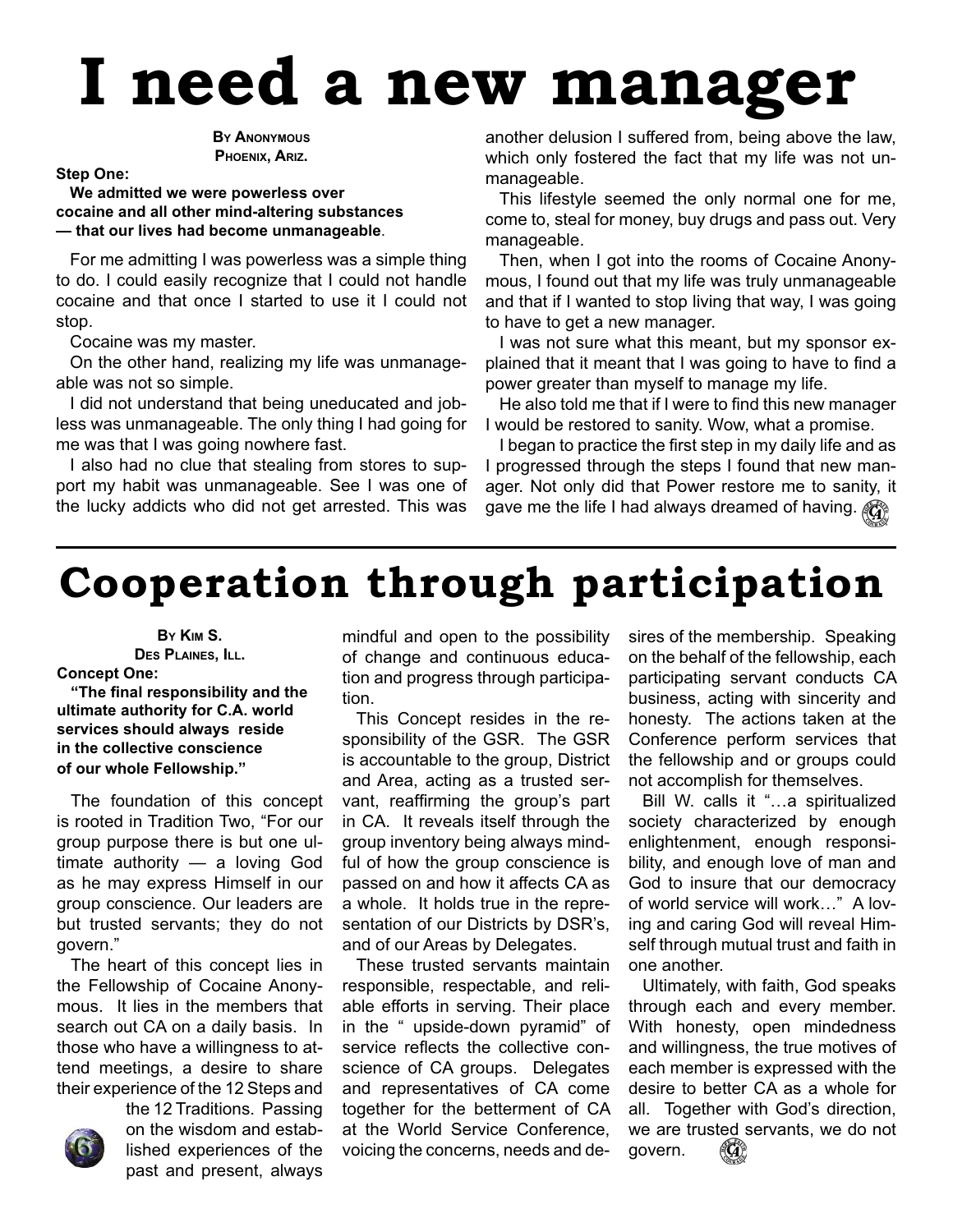# **7th Tradition Donations**

|  | <b>October - December 2003</b> |  |
|--|--------------------------------|--|
|--|--------------------------------|--|

| ALABAMA         |                                                                       |                     |
|-----------------|-----------------------------------------------------------------------|---------------------|
|                 | <b>SECOND FREEDOM GROUP</b>                                           | \$73.89             |
| ARIZONA         |                                                                       |                     |
|                 | ANONYMOUS INDIVIDUAL - PHOENIX                                        | \$40.00             |
|                 | ANONYMOUS INDIVIDUAL - GILBERT                                        | \$36.40             |
|                 | ANONYMOUS INDIVIDUAL - GILBERT                                        | \$500.00            |
|                 | COCANUTS - TUCSON                                                     | \$16.00             |
|                 | <b>NO MORE DELUSIONS</b>                                              | \$30.00             |
|                 | <b>SATURDAY NIGHT LIVE - TEMPE</b>                                    | \$308.54            |
|                 | <b>SUN VALLEY INTERGROUP</b>                                          | \$900.00            |
|                 | <b>TUCSON DISTRICT</b>                                                | \$281.10            |
|                 | Arkansas Arfa CA —                                                    |                     |
|                 | ARKANSAS AREA                                                         | \$150.00            |
| CALIFORNIA      |                                                                       |                     |
|                 | 211 In Progress - Los Angeles                                         | \$25.00             |
|                 | ANONYMOUS INDIVIDUAL - LOS ANGELES                                    | \$25.01             |
|                 | ANONYMOUS INDIVIDUAL - LOS ANGELES                                    | \$1.45              |
|                 | ANONYMOUS INDIVIDUAL - LOS ANGELES                                    | \$50.00             |
|                 | ANONYMOUS INDIVIDUAL - LOS ANGELES                                    | \$40.00             |
|                 | ANONYMOUS INDIVIDUAL - LOS ANGELES                                    | \$50.00             |
|                 | ANONYMOUS INDIVIDUAL - LOS ANGELES                                    | \$40.00             |
|                 | ANONYMOUS INDIVIDUAL - LOS ANGELES                                    | \$50.00             |
|                 | ANONYMOUS INDIVIDUAL - LOS ANGELES                                    | \$40.00             |
|                 | ANONYMOUS INDIVIDUAL - WEST HOLLYWOOD                                 | \$250.00            |
|                 | <b>BACK 2 BASICS - ORANGE COUNTY</b>                                  | \$40.00             |
|                 | <b>CA INLAND EMPIRE</b><br><b>CA OF SANTA CRUZ</b>                    | \$250.00            |
|                 |                                                                       | \$170.00            |
|                 | <b>CALA - LONG BEACH/COMPTON</b>                                      | \$584.30            |
|                 | <b>CALA AREA</b><br><b>CALA - SOUTH CENTRAL</b>                       | \$6,000.00          |
|                 |                                                                       | \$248.00            |
|                 | <b>CALA - WESTSIDE HOLLYWOOD</b>                                      | \$183.90            |
|                 | C.A.S.F.S.C. - SAN FRANCISCO                                          | \$50.00             |
|                 | <b>CENRAL CALIFORNIA AREA</b>                                         | \$824.00            |
|                 | EASTSIDE EARLY BIRD ATTITUDE ADJUSTMENT - LONG BEACH                  | \$150.00            |
|                 | FELLOWSHIP OF THE SPIRIT                                              | \$317.78            |
|                 | <b>KEEP IT SIMPLE</b>                                                 | \$12.00             |
|                 | <b>LIVING SOBER - GLENDALE</b><br><b>MAINLINE GROUP CA - STOCKTON</b> | \$10.00<br>\$250.00 |
|                 | MONDAY NIGHT - SAN DIEGO                                              | \$33.25             |
|                 | <b>NEW LIFE MEETING</b>                                               | \$60.00             |
|                 | NORTHERN CALIFORNIA AREA                                              | \$2,000.00          |
|                 | OCCA - COSTA MESA                                                     | \$600.00            |
|                 | <b>SACRAMENTO DISTRICT</b>                                            | \$89.77             |
|                 | <b>SAN DIEGO AREA</b>                                                 | \$1,000.00          |
|                 | <b>SAN GABRIEL POMONA VALLEY CA</b>                                   | \$470.00            |
|                 | <b>SMOKE LIKE A LADY - LOS ANGELES</b>                                | \$10.00             |
|                 | <b>SOUTH BAY SERVICE DISTRICT - CAMPBELL</b>                          | \$210.00            |
|                 | THE SEEKERS - SAN DIEGO                                               | \$30.00             |
|                 | TURNING POINT - VENTURA                                               | \$20.00             |
|                 | <b>WSOB MEETING - LOS ANGELES</b>                                     | \$72.72             |
| COLORADO        |                                                                       |                     |
|                 | <b>COLORADO AREA</b>                                                  | \$1,000.00          |
|                 | <b>COLORADO STATE CONVENTION</b>                                      | \$667.66            |
|                 | <b>CROSSROADS - DENVER</b>                                            | \$59.57             |
|                 | <b>DENVER DISTRICT</b>                                                | \$163.29            |
|                 | <b>DENVER DISTRICT MEETING</b>                                        | \$76.62             |
|                 | DRAGON'S DEN - DENVER                                                 | \$51.24             |
|                 | NIRVANA - DENVER                                                      | \$153.52            |
|                 | <b>PROMISES - DENVER</b>                                              | \$60.00             |
|                 | <b>RELAPSE PREVENTION - DENVER</b>                                    | \$15.00             |
|                 | <b>STARTING OVER DENVER</b>                                           | \$30.00             |
| FLORIDA         |                                                                       |                     |
|                 | MIAMI/PALM BEACHES/FT. LAUDERDALE DISTRICT                            | \$65.00             |
| GEORGIA         |                                                                       |                     |
|                 | ANONYMOUS INDIVIDUAL - ATLANTA                                        | \$26.25             |
|                 | <b>CA MIRACLES</b>                                                    | \$25.00             |
|                 | COCANUT - LAWRENCEVILLE                                               | \$87.00             |
|                 | TODAY'S HOPE - EASTPOINT                                              | \$159.32            |
|                 | <b>TUCKER TURTLES - TUCKER</b>                                        | \$83.63             |
|                 | <b>WELCOME HOME GROUP</b>                                             | \$31.20             |
| <b>ILLINOIS</b> |                                                                       |                     |
|                 | <b>BLOOMINGTON NORMAL DISTRICT OF CA - BLOOMINGTON</b>                | \$25.00             |
|                 | <b>DAYTIME CONNECTION</b>                                             | \$34.00             |
|                 | <b>FRESH START GROUP</b>                                              | \$25.00             |
|                 | HOPE FAITH AND COURAGE MEETING - NORMAL                               | \$20.00             |
|                 | <b>ILLINOIS AREA - CHICAGO</b>                                        | \$900.00            |

| <b>ILLINOIS CONT.</b>                                                                | NORTH SUBURBAN DISTRICT                                             | \$20.00             |
|--------------------------------------------------------------------------------------|---------------------------------------------------------------------|---------------------|
|                                                                                      | <b>NW SUBURBAN DISTRICT</b>                                         | \$935.48            |
|                                                                                      | <b>OPPORTUNITY ROCKS</b>                                            | \$25.00             |
|                                                                                      | <b>SOUTH &amp; WEST DISTRICT</b>                                    | \$70.00             |
| INDIANA                                                                              |                                                                     |                     |
|                                                                                      | <b>FORT WAYNE DISTRICT</b>                                          | \$349.69            |
|                                                                                      | FORT WAYNE H&I                                                      | \$25.20             |
| <b>lowa</b>                                                                          |                                                                     |                     |
|                                                                                      | <b>CA DISTRICT 1 - DES MOINES</b>                                   | \$30.00             |
| <b>KANSAS</b>                                                                        |                                                                     |                     |
|                                                                                      | <b>KANSAS AREA COCAINE ANONYMOUS - WICHITA</b>                      | \$20.00             |
|                                                                                      | TOPEKA KANSAS DISTRICT                                              | \$50.00             |
| <b>MICHIGAN</b>                                                                      |                                                                     |                     |
|                                                                                      | <b>CENTRAL MICHIGAN AREA</b>                                        | \$40.00             |
| <b>MINNESOTA</b>                                                                     | <b>LANSING DISTRICT</b>                                             | \$60.00             |
|                                                                                      | <b>CA OF MINNESOTA</b>                                              | \$60.00             |
| <b>MISSOURI</b>                                                                      |                                                                     |                     |
|                                                                                      | ANONYMOUS INDIVIDUAL - KANSAS CITY                                  | \$20.00             |
|                                                                                      | ANONYMOUS INDIVIDUAL - KANSAS CITY                                  | \$20.00             |
|                                                                                      | K.C. DISTRICT OF CA                                                 | \$32.22             |
|                                                                                      | <b>WORKING WITH OTHERS - KANSAS CITY</b>                            | \$50.00             |
| <b>MISSISSIPPI</b>                                                                   |                                                                     |                     |
|                                                                                      | <b>UNCHAINED GROUP - OXFORD/WATER VALLEY</b>                        | \$3.00              |
| NEBRASKA                                                                             |                                                                     |                     |
|                                                                                      | ANONYMOUS INDIVIDUAL - OMAHA                                        | \$15.00             |
| <b>NEW MEXICO</b>                                                                    | CA OF NEBRASKA - OMAHA                                              | \$177.06            |
|                                                                                      | <b>NEW MEXICO AREA</b>                                              | \$906.00            |
|                                                                                      | NEW MEXICO H&I                                                      | \$10.00             |
| <b>NEW YORK</b>                                                                      |                                                                     |                     |
|                                                                                      | <b>LAST STRAW - QUEENS</b>                                          | \$27.00             |
|                                                                                      | <b>NEW LIFE AT THE OAKS</b>                                         | \$200.00            |
| Оню                                                                                  |                                                                     |                     |
|                                                                                      | OHIO AREA CA - COLUMBUS                                             | \$100.00            |
|                                                                                      | THE FIFTH CHAPTER GROUP OF CA - COLUMBUS                            | \$30.00             |
| <b>OREGON</b>                                                                        |                                                                     |                     |
|                                                                                      |                                                                     |                     |
|                                                                                      | <b>CA OF OREGON</b>                                                 | \$1,088.75          |
| PENNSYLVANIA                                                                         |                                                                     |                     |
|                                                                                      | MOON FRI NIGHT - PA/NJ/DEL AREA                                     | \$50.00             |
| <b>TEXAS</b>                                                                         | SENSE OF DIRECTION - NORTHEAST PHILADELPHIA                         | \$50.00             |
|                                                                                      | ANONYMOUS INDIVIDUAL - EDINBOURGH                                   | \$19.75             |
|                                                                                      | <b>CA STEPPING STONES - AUSTIN</b>                                  | \$50.00             |
|                                                                                      | <b>CIRCLES &amp; TRIANGLES - AUSTIN</b>                             | \$130.00            |
|                                                                                      | HOPE FAITH & COURAGE - MCALLEN                                      | \$150.00            |
|                                                                                      | THE LEGACY CA GROUP                                                 | \$25.00             |
|                                                                                      | <b>SAN ANTONIO AREA</b>                                             | \$100.00            |
|                                                                                      | <b>SOUTH CENTRAL TEXAS AREA - AUSTIN</b>                            | \$650.00            |
|                                                                                      | <b>STEP SISTERS - AUSTIN</b>                                        | \$115.26            |
|                                                                                      |                                                                     |                     |
|                                                                                      | <b>SPEED BUMPS - ROY</b>                                            | \$23.55             |
|                                                                                      | <b>DISTRICT #1 - BELLINGHAM</b>                                     |                     |
|                                                                                      | <b>DISTRICT #3 - KIRKLAND</b>                                       | \$90.00<br>\$144.56 |
|                                                                                      |                                                                     |                     |
|                                                                                      | <b>1ST THINGS FIRST</b>                                             | \$18.00             |
|                                                                                      | A VISION FOR YOU - MILWAUKEE                                        | \$57.56             |
|                                                                                      | <b>MIDWEST REGION</b>                                               | \$1,800.00          |
|                                                                                      | RAZOR'S EDGE - BIG BEND                                             | \$136.75            |
|                                                                                      | <b>UNCOLA GROUP</b>                                                 | \$102.00            |
|                                                                                      |                                                                     |                     |
|                                                                                      | RAINBOW GROUP - TORONTO (SOUTHERN ONTARIO DISTRICT)                 | \$100.00            |
|                                                                                      | LEDEGEL - MONTREAL - QUEBEC                                         | \$11.00             |
|                                                                                      | <b>DETOX GROUPS - EDMONTON- ALBERTA</b>                             | \$104.28            |
|                                                                                      | <b>MANITOBA AREA CONVENTION - MANITOBA</b>                          | \$350.00            |
|                                                                                      | <b>KISCA</b>                                                        | \$133.00            |
|                                                                                      |                                                                     |                     |
|                                                                                      | COME ALIVE GROUP - REDONDO BEACH                                    | \$91.00             |
|                                                                                      | ANONYMOUS INDIVIDUAL - GOLDEN, COLO.                                | \$16.00             |
| <b>UTAH</b><br>WASHINGTON<br>WISCONSIN<br><u>Canada</u><br>ONLINE<br><b>BIRTHDAY</b> | <b>CA CONTRIBUTION PROGRAM</b><br><b>TOTAL MEMBER CONTRIBUTIONS</b> | \$595.00            |